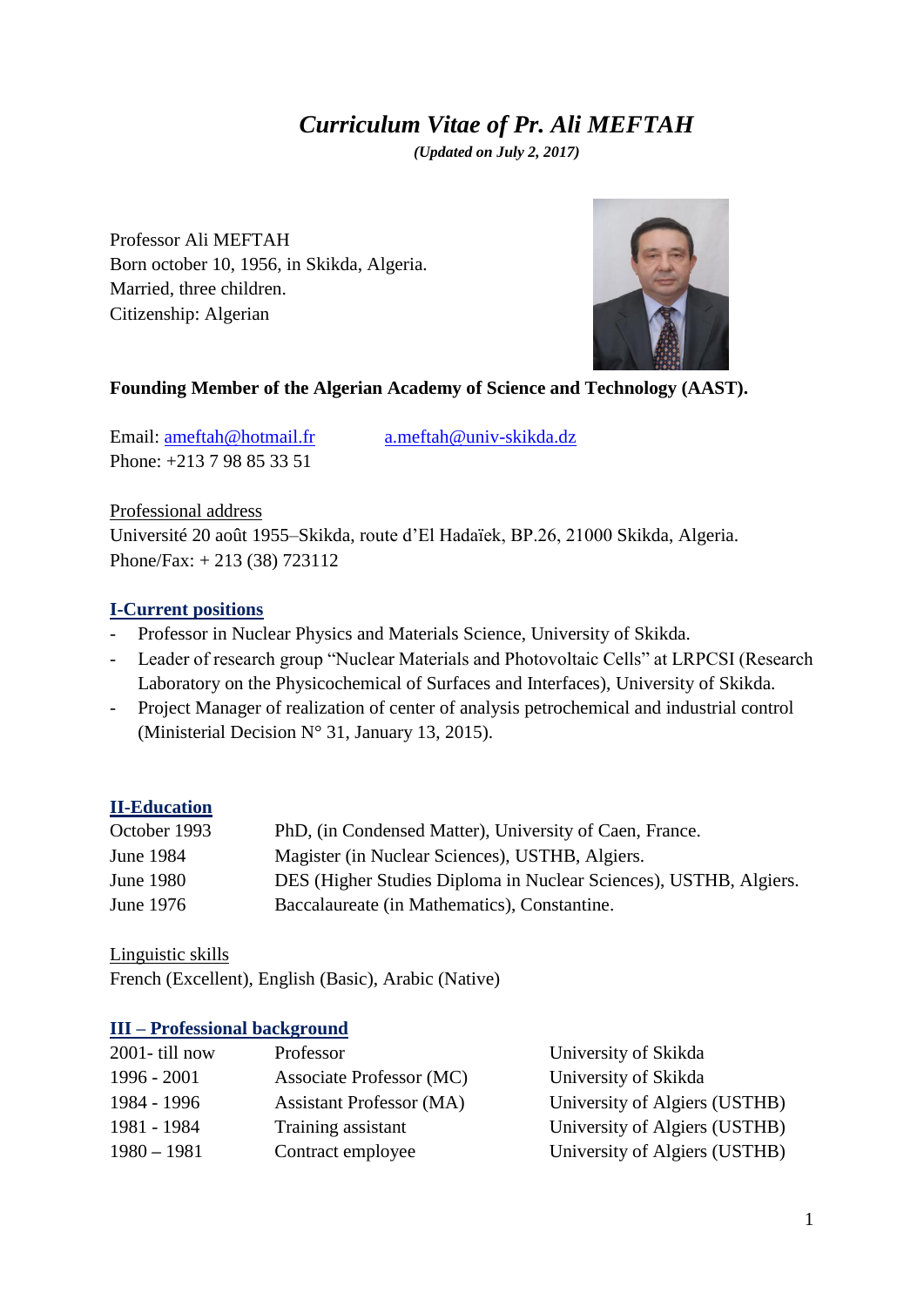### **IV – Research Experience**

- Head of Research Laboratory "Laboratoire de recherche sur la Physico-Chimie des Surfaces et Interfaces (LRPCSI)" (July 2000 to October 2009) (Ministerial Decision N° 375 du 25/07/2000 et N° 178, June 27, 2006).
- Member of the Permanent Sectorial Committee (CSP) of the Research of the MESRS (October 2008 - October 2010) (Decision n° 08/DGRSDT/2008, October 6, 2008).
- Member of the scientific advice and teaching inter-university of university academy of Constantine (February 1997 - July 2000) (Ministerial Decision N° 08/Sm, December 2, 1997).
- President of the scientific council of the ENSET of Skikda (December 1996 May 1998) (statement N°160 /96, February 12, 1996).
- Member of the scientific committee of the department of fundamental sciences (University of Skikda, 1998 - 2006).
- President of the scientific committee of the department SM (University of Skikda, 2014 2016).
- Member of the scientific council of the Faculty of Sciences and Sciences of Engineering (University of Skikda 2005-2008).
- Member of the scientific Council of the University of Skikda (2007-2008).
- Member of the international committee of the reading panel of Algerian Review of Nuclear Sciences published by Commissariat à l'Energie Atomique (ISSN-1111-5009).
- I have organised 03 workshops JST2002, JST 2003, JST 2006 (Journées Scientifiques et Techniques de l'Université de Skikda).

# **V-Duties and positions held**

- Leader of the University of Skikda **Magister** programme in physics (Condensed Matter, 2000-2012).
- Leader of the University of Skikda **Master** programme in physics (Matter-Radiation, 2011- 2014).
- Leader of the university of Skikda **Licence** programme in physics (Fundamental Physical, 2010 - 2016).
- Leader of the University of Skikda **Doctoral** programme in physics (Materials Physics, 2013 - till now).
- **Dean of the Faculty of Sciences and Sciences of Engineering** (University of Skikda Jan. 2002 – June 2003), (JO n°73 of November 30, 2003).
- **Dean of the Faculty of Sciences** (University of Skikda 2005-2008). (JO n°46 of August 12, 2009).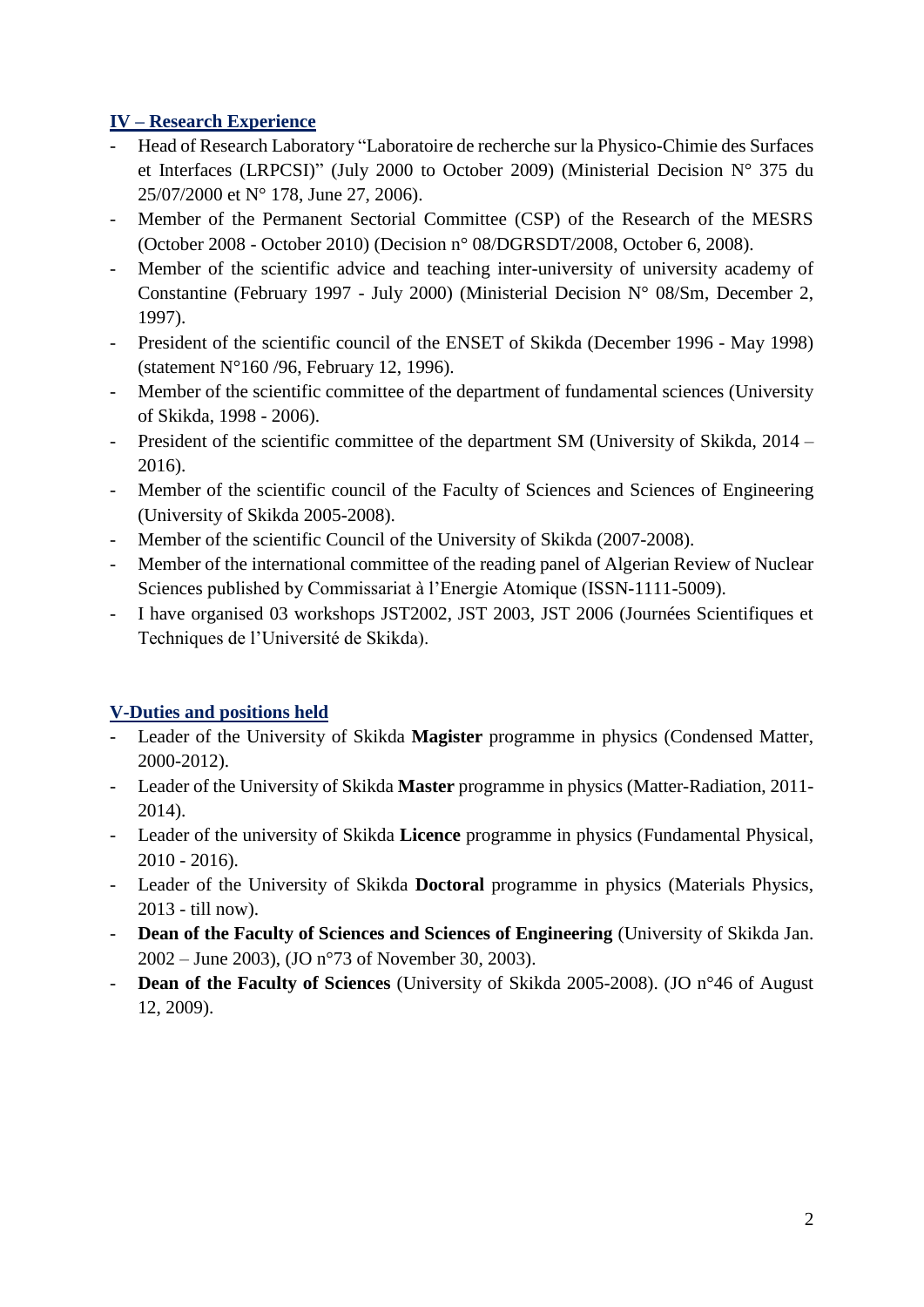# **VI – Research projects**

- Head of Algerian project **ATRST** (N° : Pro Thème / 95/2015 du 02 Janvier 2015) entitled: « Réalisation d'une plateforme expérimentale à l'université de Skikda pour la gestion optimale des flux énergétiques dans le bâtiment axée autour de l'énergie photovoltaïque ».
- Head of Algerian project **PNR (**09-Energie et techniques Nucléaires) (2011-2013) entitled: « Etude du comportement sous irradiation de céramiques envisagées pour le gainage des combustibles des réacteurs nucléaires du futur ».
- Head of project **CMEP** Tassili MDU 573 (2002-2006) entitled: « Etude des défauts induits en surface par irradiation d'ions multichargés de basse énergie dans les solides isolants ».
- Head of seven Algerian projects CNEPRU

| Heading of projects                                                                  | Code           | Dates of approval |
|--------------------------------------------------------------------------------------|----------------|-------------------|
| Synthèse et caractérisation du quaternaire Cu <sub>2</sub> ZnSnS <sub>4</sub> (CZTS) | D01620140027   | 2015              |
| pour des applications photovoltaïques à faible coût                                  |                |                   |
| Etude des effets induits par irradiation aux ions lourds et aux                      | D01162000011   | 2011              |
| neutrons dans le Fluorure de Lithium (LiF)                                           |                |                   |
| Etude des effets induits par irradiation aux ions lourds de                          | D01620070017   | 2008              |
| haute énergie dans le saphir                                                         |                |                   |
| Etude de films minces $Si-SiO2$ -Er déposés par pulvérisation $D2101/02/05$          |                | 2005              |
| magnétron réactive                                                                   |                |                   |
| Elaboration de matériaux nanostructurés et simulation des $D2101/01/05$              |                | 2005              |
| interactions hyperfines nanostructurées                                              |                |                   |
| Modélisation de la formation de traces latentes et de la $D2101/01/2000$             |                |                   |
| pulvérisation induites par irradiation dans les matériaux                            |                | 2001              |
| isolants.                                                                            |                |                   |
| Obtention de biomatériaux biocompatibles par radiogreffage                           | J2101/01/01/97 | 1997              |
| induit par des radiations ionisantes.                                                |                |                   |

# **VII-Supervised (07) Doctorate Thesis**

- 1. Smail BOUDJADAR « Etude de la pulvérisation induite par des ions lourds multichargées» (2005, University of Constantine).
- 2. Abelhak CHETTAH « Etude par simulation du mélange induit dans les multicouches métalliques nanométriques irradiés aux ions lourds rapides par le modèle de la pointe thermique » (2006, University of Skikda).
- 3. Mahmoud IZERROUKEN « Effets d'irradiation neutronique et ions lourds rapides sur les propriétés optiques et dimensionnelles du Y<sub>3</sub>Al<sub>5</sub>O<sub>12</sub> et de la zircone stabilisée à l'Yttrium». (2007, University of Sétif).
- 4. Abdenour KABIR « Etude des effets induits par irradiation aux ions lourds rapides dans l'alumine Alpha » (2009, University of Skikda).
- 5. Soraya KADID « Simulation numérique dans le cadre du modèle de la pointe thermique du dommage induit par irradiation aux ions lourds rapides dans les semi-conducteurs » (2015, University of Skikda).
- 6. Hamdani BENHACINE « Etude de création de centres colorés dans le Fluorure de Lithium (LiF) irradié par des ions lourds rapides » (2017, University of Constantine).
- 7. Abdelhakim ZAIER « Caractérisation de couches minces de ZnO élaborées par évaporation thermique pour des applications photovoltaïques » (July 11, 2017, University of Skikda).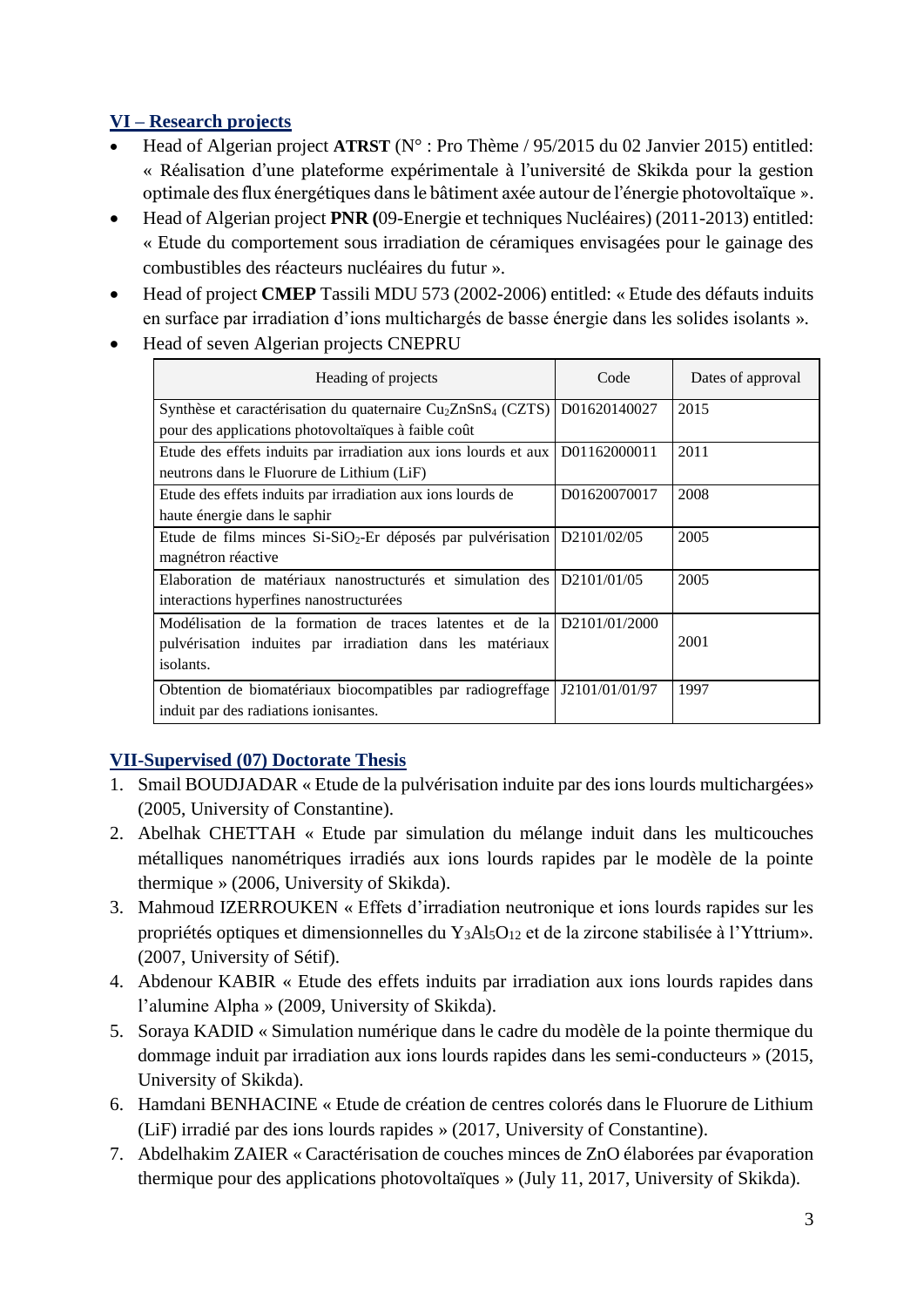### **VIII-Supervised (06) Magister Thesis**

- 1. Nassima KHALFAOUI « Modélisation de la formation de traces latentes dues au ralentissement électronique des ions lourds rapides dans les matériaux isolants » (1997, University of Algiers, USTHB).
- 2. Abelhak CHETTAH « Corrélation entre le gonflement et l'endommagement dans l'oxyde magnétique  $Y_3Fe_5O_{12}$  irradié par des ions lourds rapides » (2003, University of Skikda).
- 3. Mahacène KHOUALED « Etude par spectrometrie Mössbauer des modifications des propriétés de deux ferrites Y3Fe5O12 et BaFe12O<sup>19</sup> irradiés avec des ions lourds rapides » (2004, University of Skikda).
- 4. Manel MEZGHACHE « Etude des changements volumiques dans le grenat de fer  $Y_3Fe<sub>5</sub>O<sub>12</sub>$ et optiques dans le grenat d'aluminium  $Y_3A_3O_{12}$  irradiés par des ions lourds rapides et recuits thermiquement » (2006, University of Skikda).
- 5. Soraya KADID « Application du modèle de la pointe thermique aux multicouches métalliques irradiés par des ions lourds rapides » (2006, University of Skikda).
- 6. Mehieddine BOUATROUS « Etude du comportement sous irradiation de neutrons rapides du carbure de silicium SiC et du nitrure de titane TiN » (2012, University of Skikda).

# **IV-Publications**

- Google scholar:<https://scholar.google.fr/citations?user=ljjzvPIAAAAJ&hl=fr>
- Researchgate: [https://www.researchgate.net/profile/Ali\\_Meftah2](https://www.researchgate.net/profile/Ali_Meftah2)
- ResearcherID :<http://www.researcherid.com/rid/P-7755-2016>
- ORCID:<http://orcid.org/0000-0002-9557-3711>

# *Impact of scientific work*

(From Web of Science, Thomson Reuters, June 27, 2017) Total Articles in Publication List: 50, Articles with Citation Data: 48, Sum of the Times Cited: 1778, Average Citations per Article: 37.04, Hirsch-index: **18**

# *Publications cited more than 100 times:*

- 1. *Swift heavy ions in magnetic insulators : A damage cross section velocity effect*, A. Meftah, F. Brisard, J.M. Costantini , M. Hage-Ali, J.P. Stoquert F. Studer and M. Toulemonde, Phys. Rev. B 48(1993) 920, *Cited: 281*
- 2. *Track formation in SiO<sup>2</sup> quartz and the thermal-spike mechanism,* A. Meftah, F. Brisard, J.M. Costantini, E. Dooryhee, M. Hage-Ali, M. Hervieu, J.P. Stoquert, F. Studer and M. Toulemonde, Phys. Rev. B 49 (1994) 12457, **Cited:** *271*
- 3. *Transient thermal processes in heavy ion irradiation of crystalline inorganic insulators,* M. Toulemonde, C. Dufour, A. Meftah and E. Paumier Nucl. Instr. Meth in Phys. Res. B166(2000)903, *Cited: 260*